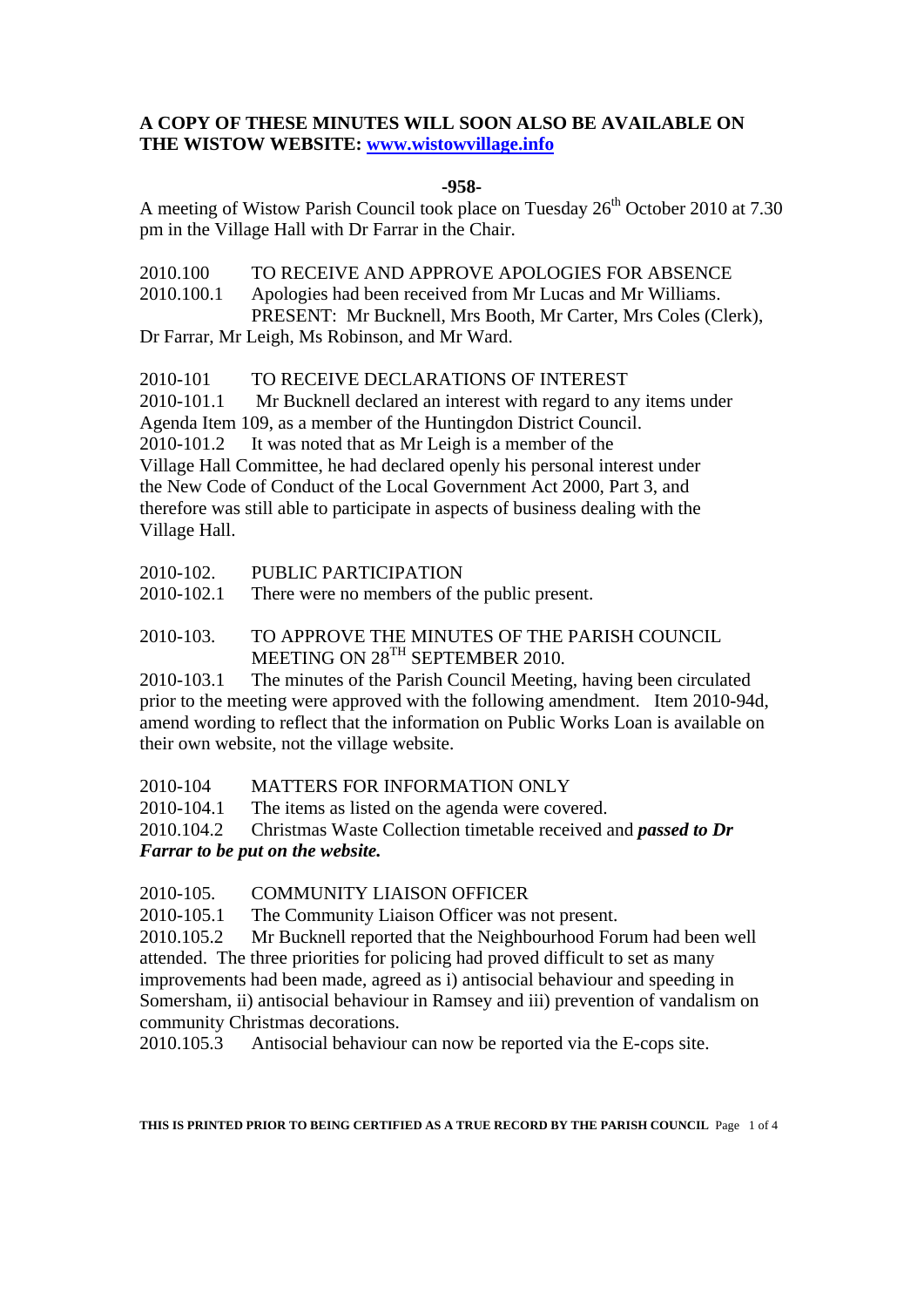#### **-959-**

### 2010-106 TO RECEIVE REPORTS FROM COUNTY AND DISTRICT COUNCILLORS

2010-106.1 In Mr Lucas' absence Mr Bucknell reported that County are more advanced with their spending review. They are looking at approximately 1000 job losses, and District 100, many of which it is hoped will be through voluntary redundancy or natural wastage. It will start at the top as this has the greatest impact. Statutory services will remain, but there will be an impact on other services provided. Mr Bucknell further reported that Local Democrat Day was well attended. 2010-106.2 Mr Ward had nothing further to add.

### 2010-107. FINANCE

a) to approve the financial statement

2010-107.1. As this had been circulated to Councillors present prior to the meeting, and there were no further comments, it was unanimously confirmed a true record. b) to approve payments of outstanding amounts

2010-107.2 The payments listed were formally approved and the cheques duly signed.

| Mrs P Coles October Salary      | £236.78  |
|---------------------------------|----------|
| Lee Gray - Grass cutting        | £169.58  |
| Mr Longland, hedgecutting       | £ 190.00 |
| Cambs Water, cemetery standpipe | £ 16.48  |

c) to review cash flow and resolve anticipated issues

*A budget meeting to prepare for the precept request would be organised by the Clerk, Dr Farrar, Mr Leigh, Mr Carter and the Clerk would attend.* 

2010-108. CORRESPONDENCE

2010-108.1 The correspondence listed was covered with comments as follows:

2010.108.2 *The Clerk would complete the surveys and respond to the Tenders for Bus Services consultation resisting any cut in services.*

2010-108.3 Requests for donations had been received from MAGPAS, Citizen's Advice Bureau and Victim Support and it was resolved not to make any donations. 2010-108-4 *Feedback to the request for volunteers for the digital switchover from Cambs Acre would be emailed by the Clerk.* 

2010-108.5 *Mr Carter would investigate further the correspondence between Cambs Water and Mr Green concerning the reinstatement of Blackhurst Lane following the new water main.*

2010-108.6 It was agreed that football at the bus stop must be addressed and the boys would be invited to come to the next Parish Council Meeting to discuss the options at the playing field to get them back to the football pitch. *The Clerk would also contact the PCSOs to ask them to speak to the boys regarding safety.* 

2010-109 TO CONSIDER ANY PLANNING APPLICATIONS RECEIVED 2010-109.1. None received.

**THIS IS PRINTED PRIOR TO BEING CERTIFIED AS A TRUE RECORD BY THE PARISH COUNCIL** Page 2 of 4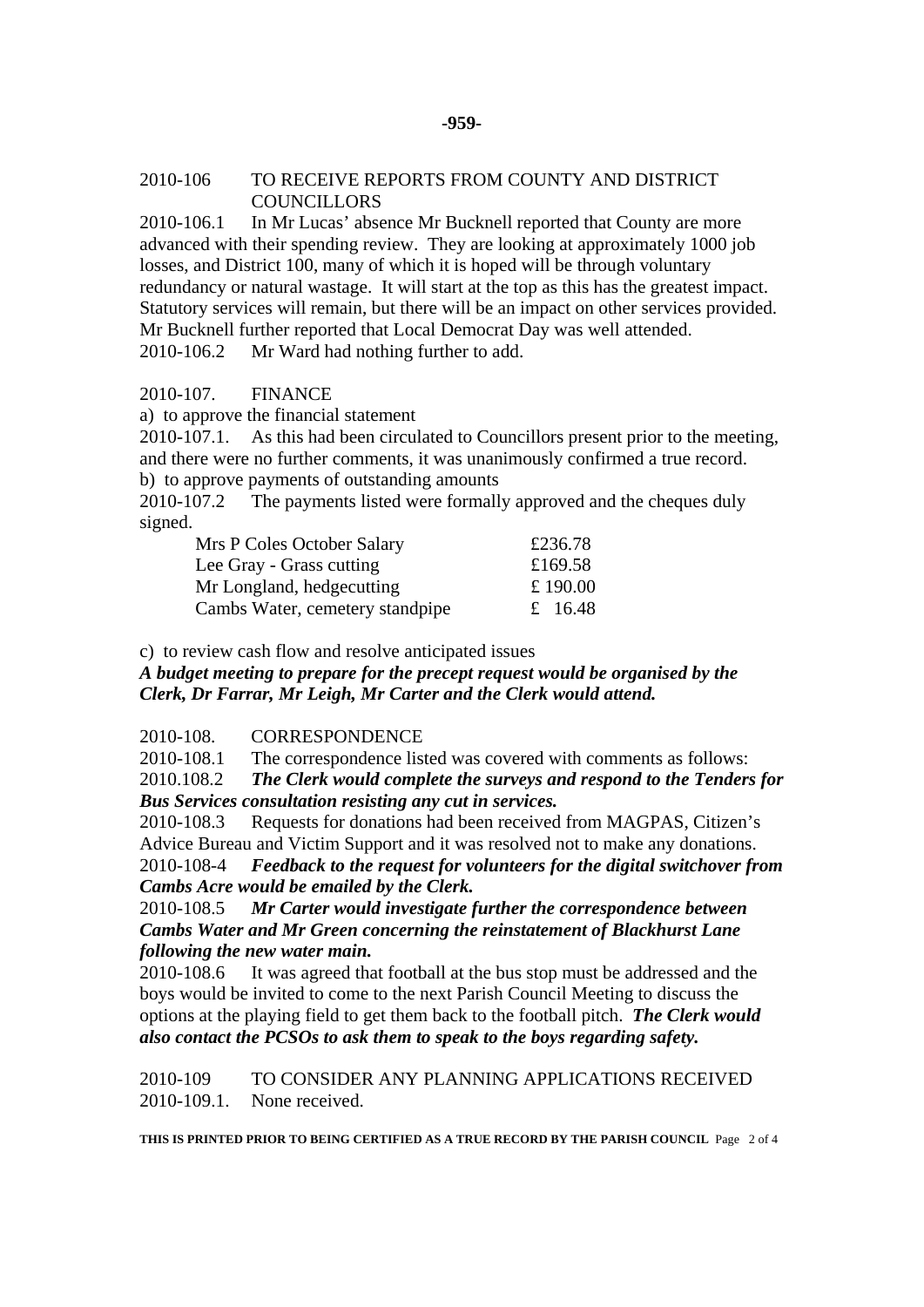### -960-

## 2010-110 BROADBAND – FURTHER DISCUSSION FOR THE IMPROVEMENT OF SERVICE

2010-110.1. Mr Leigh had been in touch with Broughton's contact who had not responded. Mr Leigh and Dr Farrar would continue to work on this issue. It would be added to the Working Parties feedback on the agenda.

# 2010.111 GRASS CUTTING

2010-111.1 The Clerk had received a number of quotes with a wide range of costs. It was decided that having had so many problems with grass cutting this season, a company with a history of Parish Council work would be employed.

Fergusons would be given a two year contract for a total sum of £5150 plus vat. They had not quoted for the hedge cutting, *the Clerk would therefore request quotes for a two year contract for the maintenance of the playground hedge to be awarded separately.* 

# 2010-112 CHRISTMAS TREES

2010-112.1 *The Clerk would contact Savills to ask whether any planting is planned for the future.* 

# 2010-113 PLAYGROUND PLANTING PROGRAMME

2010-113.1 It was decided to plant a single tree rather than hedging which would need maintenance*. Mr Bucknell would make further enquiries*.

## 2010-114 PARISH PLAN ACTION PLAN WORKING PARITES FEEDBACK AND UPDATES

a) Traffic and road issues – Mr Bucknell/Mr Carter/Ms Robinson.

Harris Lane – drainage problems – The Clerk would email Mr Rouse at Luminus for an update.

Roadside trees – Mr Leigh has had no further contact – remove from agenda.

b) Litter – Ms Robinson/Mrs Booth – Ms Robinson had reported the debris on Oaklands Avenue.

c) Countryside – Mr Carter/Dr Farrar Mr Carter was making enquiries regarding ancient rights of way. Correspondence on monthly walks from the Rights of Way and Access Team, CCCC regarding signposting and waymarking improvements, and the Broughton Footpath consultation to link the footpath to the highway were passed to Mr Carter.

d) Village Hall – Mr Leigh/Mr Williams

Mr Leigh reported that a sub committee was being set up to manage the building works.

e) Maintenance Issues – Clerk

Mr Williams was on the Risk Assessment/bin rota for October and Mr Carter for November. *The Clerk would email Leisure Logs and Playscape regarding issues on the play equipment.* 

**THIS IS PRINTED PRIOR TO BEING CERTIFIED AS A TRUE RECORD BY THE PARISH COUNCIL** Page 3 of 4